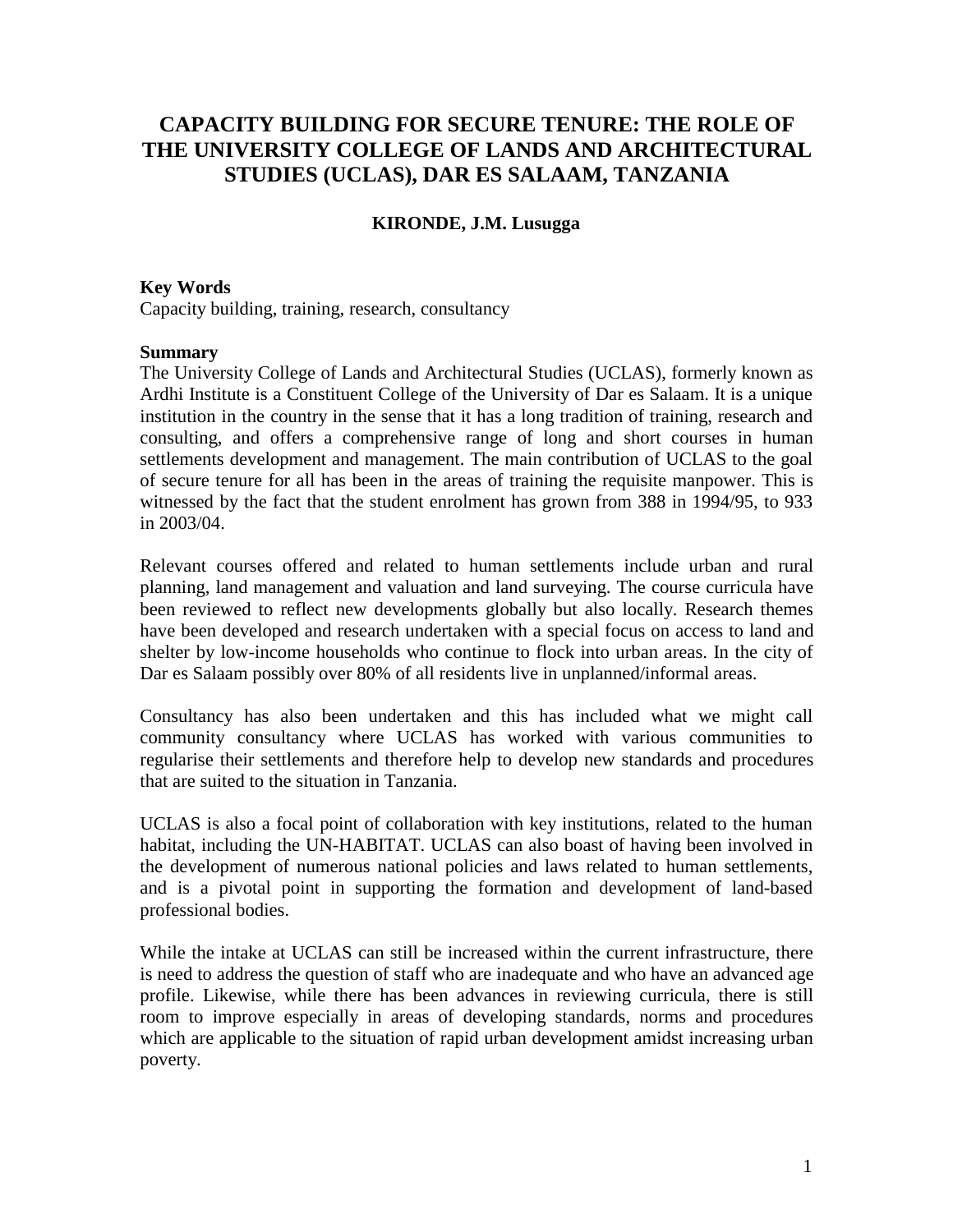### **Introduction**

Security of tenure is on top t\he development agenda of the Government of Tanzania. This is reflected in the National Land Policy 1995, the Land Act 1999, the Village Land Act 1999, the Human Settlements Development Policy of 2000 and in various Policy statements and development undertakings. Recently for example the government has embarked on identifying property owners in one of the largest unplanned areas in the country, Manzese in Dar es Salaam, with the view of issuing owners with residential licences, which can in future be converted into full titles.

Capacity building is important in the realisation of secure tenure. A training institution like UCLAS will produce the manpower required to man the human settlements sector. This manpower must be adequately trained, with skills that are appropriate to the situation in which they are going to serve.

Capacity building can therefore be taken to include training, curriculum development, and conducting and disseminating relevant research and undertaking relevant consultancy. It also includes training the communities in appropriate approaches to dealing with their settlements.

Among areas where expertise is required for secure tenure include urban planning, land management and valuation, and land surveying. Besides, there must be continuing education programmes so as to equip those people in the field with new ideas and concepts. Information and Communication technology has now become a necessary tool in dealing with land matters, lowering the cost of transaction and providing a potential for reaching more people and attaining higher quality outputs.

UCLAS has a reputation of being a unique centre of training in Tanzania, having a comprehensive range of courses and programmes that are closely related to the study and development of human settlements

# **A Brief History of UCLAS**

The story of UCLAS goes back to 1956 when the colonial government established a Survey Training Centre (STC) at a location in Mgulani Dar es Salaam. The STC was charged with the duty of training technician land surveyors since these were considered important to help map the country. The award given was a certificate. The STC and its successor the Ardhi Institute were under the Ministry responsible for Lands.

The STC was later on in 1958, moved to a location, which had the highest point in Dar es Salaam and therefore known as the Observation Hill. In 1972, following the government policy of Decentralisation, the STC was expanded and renamed Ardhi<sup>\*</sup> Institute in order to produce the manpower required for the expanded Lands Sector. The courses offered were expanded. The Technician course in land surveying was discontinued and replaced with a two year Diploma Course in Land Surveying as well as a two-year Diploma course

 $\overline{a}$ 

<sup>\*</sup> Swahili for "Land"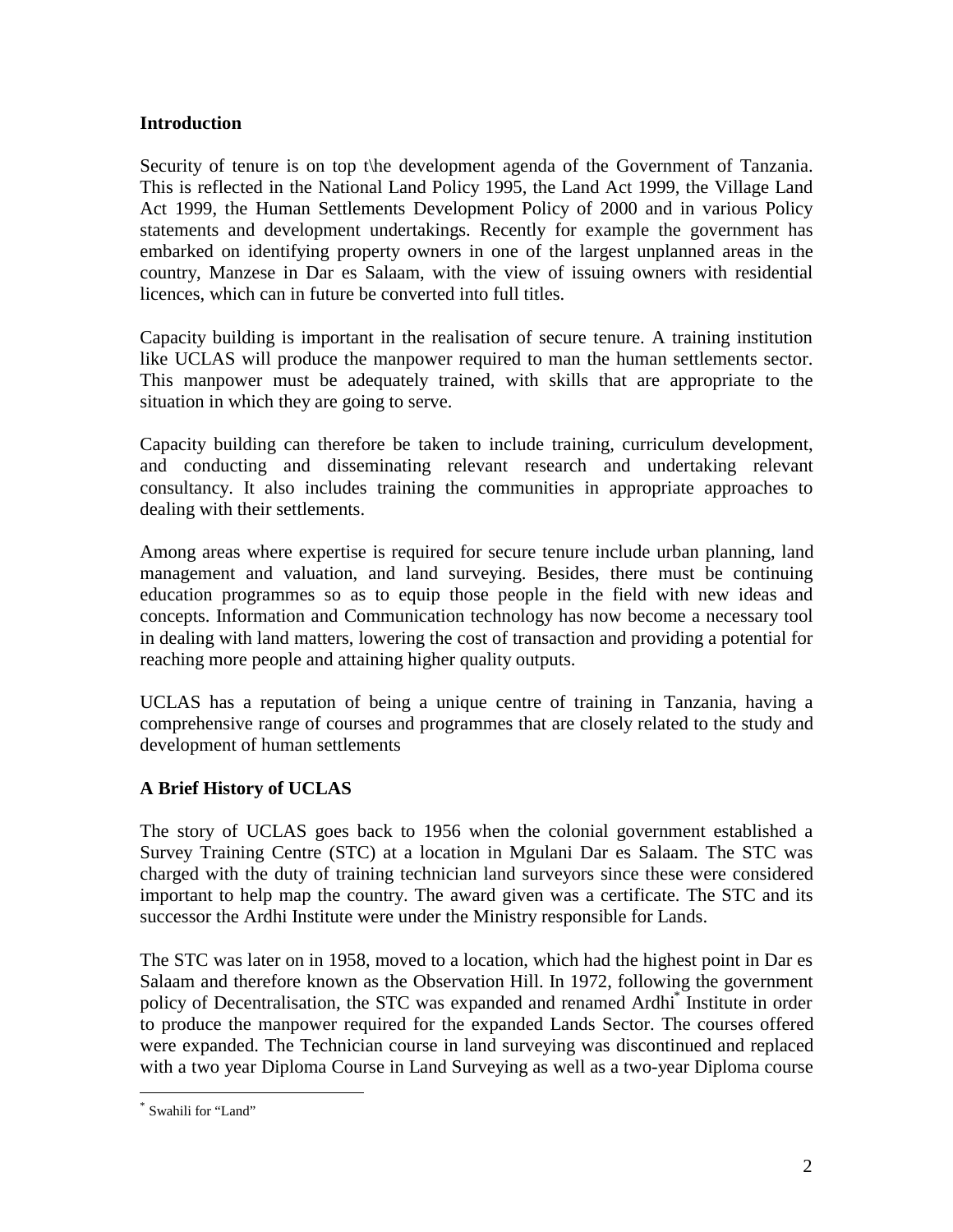in Estate Management and Valuation. A three-year course in Town Planning was started at the same time. All were considered to be at sub-professional level, but adequate for the then needs of Tanzania.

In 1974 Ardhi Institute was transformed, by an Act of Parliament, into a parastatal organisation under the auspices of the Ministry responsible for Lands. Subsequently, all the three Diploma courses established in 1972 were upgraded in 1975 to three years offering Advanced Diplomas and were considered to be of a professional level recognised by many professional bodies within and without the country.

Ardhi Institute expanded its teaching activities when three year courses leading to advanced professional diplomas were established in Building Design (later renamed Architecture), Building Economics (Quantity Surveying) and Public Health Engineering (later Environmental Engineering) in 1976, 1978 and 1981 respectively. In 1976, the twoyear certificate course in Land Surveying which had been discontinued was reestablished at a site in Morogoro.

In 1979 the Centre for Housing Studies (CHS) was established as a joint project between the Governments of Tanzania and the Netherlands. It was semi-autonomous and was tasked with conducting short courses and carrying out research in housing, planning and building. The CHS has now grown into the Institute of Human Settlements Studies

Thus by 1980, Ardhi Institute was offering all courses related to the Human Settlements. Previous to that professional courses in these fields were mainly offered in the UK, Ghana and Kenya. Ardhi Institute in fact became a regional centre, training students from Uganda, Zambia, Botswana, the Gambia, Sierra Leone, and South Africa. It also forged academic exchange programmes with the University of Delft and the Institute for Housing Studies both in the Netherlands, the School of Architecture in Copenhagen Denmark, and Departments of Surveying of the Universities of Zimbabwe and Lagos.

# **From Ardhi Institute to UCLAS**

During the 1980s, Ardhi Institute contemplated its future, which was seen as an inevitable transformation into a University. Among the various options considered and later adopted to attain this goal was the conversion of the Institute into a University College of the University of Dar es Salaam, as an interim measure during which, Ardhi Institute would be nurtured so as to become a fully-fledged University standing on its own.

Thus currently UCLAS is one of the higher learning Institutions in Tanzania. It is a pioneer in the studies and practice pertaining to Land, Human Settlements, the Environment, and other land related issues.

UCLAS come into being in July 1996 after the transformation of the former Ardhi Institute into a Constituent College of the University of Dar es Salaam. Two legal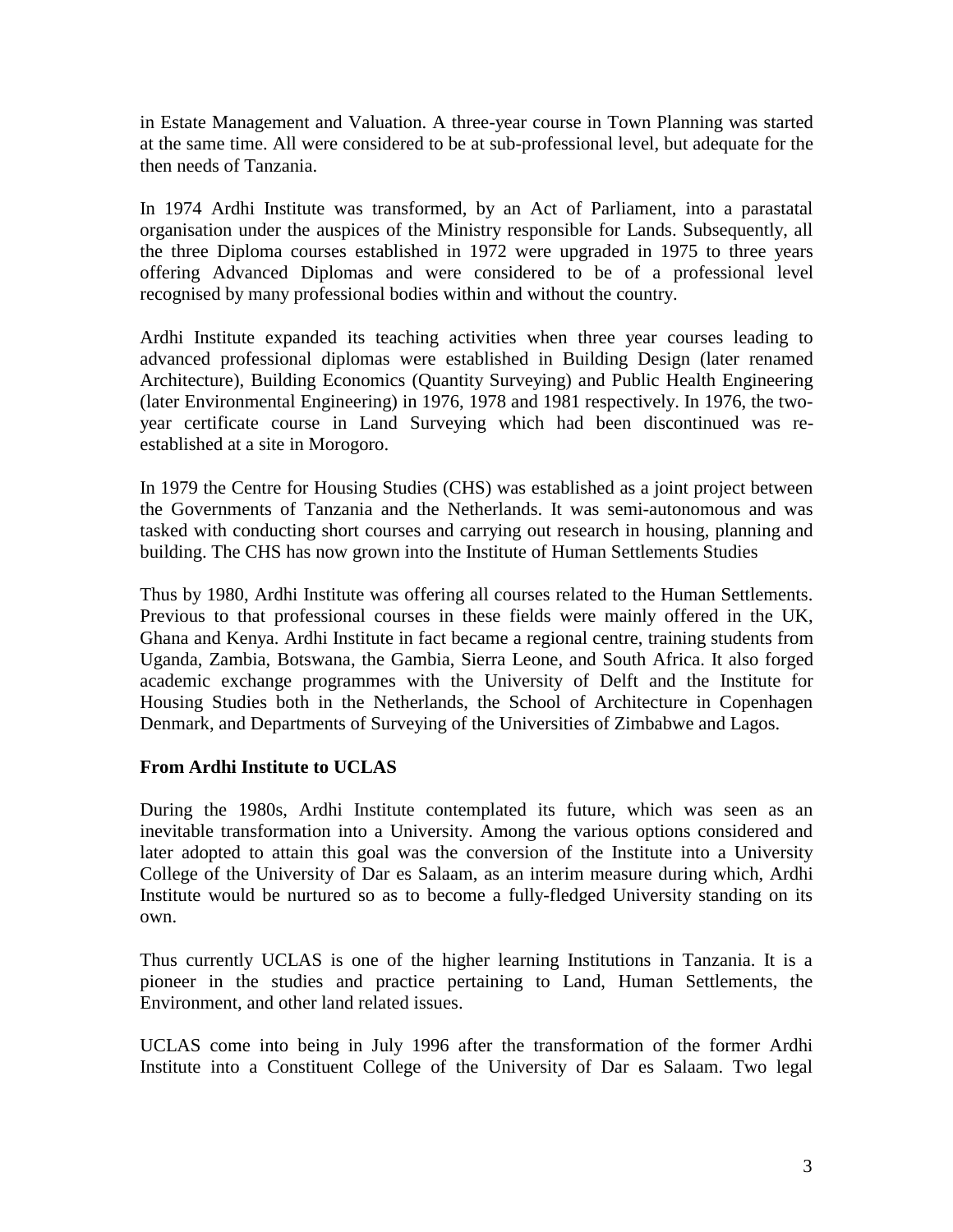instruments namely GN 148 of June  $29<sup>th</sup>$  1996 and the University of Dar es Salaam (UDSM) Act No. 12 of 1970 are the basis for establishment of UCLAS.

In achieving University College status, UCLAS moved away from being directly under the Ministry of Lands, to the Ministry responsible for Higher Education. In looking at the evolution of teaching institutions, there was a time when each sector ministry also had its own training institution. This situation still exists to some extent, but, by moving away from the ministry of Lands, UCLAS was now poised to offer a wider range of courses, including postgraduate courses and short, continuing education courses.

# **Mission and Vision of UCLAS**

The Mission of the University College of Lands and Architectural Studies (UCLAS) is integrated teaching, research, and offering public services in Land Development Management, Environmental Management, and Human Settlements Management. Its Vision is to become a Centre of Excellence in Land Development Management, Environmental Management and Human Settlements Management.

# **Objectives and Core Functions of UCLAS**

The basic objectives of UCLAS are:

- To endeavour to be a nucleus of information dissemination in land development Management, environmental management and Human Settlements Development in the Region;
- To provide the labour market with highly competent professionals in Land Development Management and Human Settlements Development, able to contribute effectively to the development of modern and prosperous society;
- To serve as a centre of excellence in Land Development Management, Environmental Management, Human Settlements Development, and in the related fields in terms of quality and relevant knowledge creation, skills development, advisory and public service, effective entrepreneurship and formation of a responsible attitude for the betterment of the society and example of a good management.
- To participate fully and spearhead national transformations in Land Development Management, Environmental Management and Human Settlements Development.

The main functions of UCLAS are:

- To provide facilities for study and training in the principles, procedures and techniques of land development management, human settlements, ad such other related discipline as the college may from time to time decide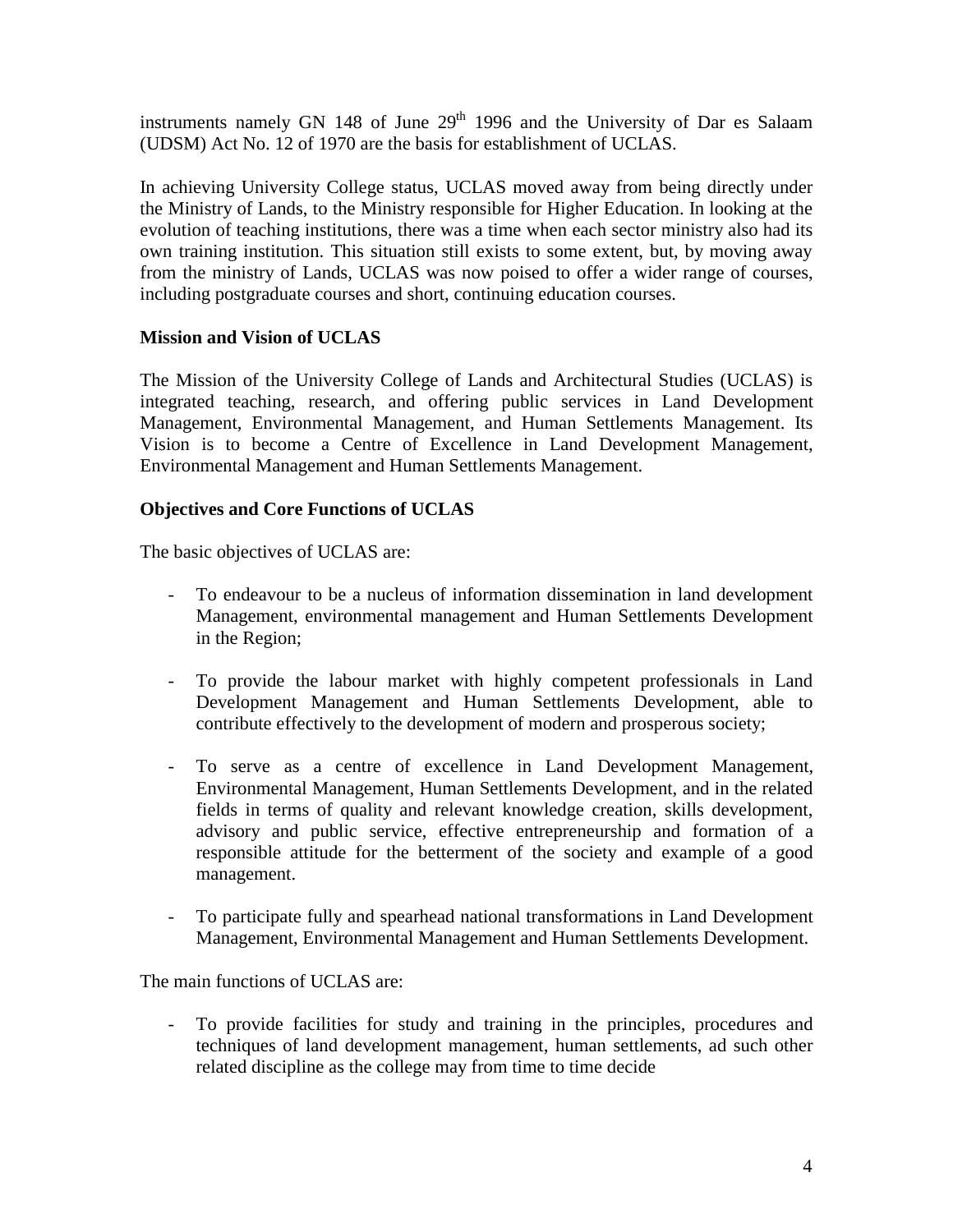- To conduct quality and practice-oriented programs in the disciplines specified above at the undergraduate and postgraduate degree levels and where the need arises, conduct courses at the certificate and diploma levels
- To engage in applied research in the disciplines specified above and use the results to improve teaching, learning and the provision of public services
- To routinely valuate and adjust the quality of training so as to remain relevant to the needs of the community, the country and the region
- To provide public and advisory services
- To ensure an effective and efficient legal and institutional framework and to develop and maintain a supportive organizational culture
- To engage in income generation activities that are within the mission of the college
- To provide effective and efficient human Resources management functions at the college
- To employ modern library, technology and management techniques in the provision of training, research and public and advisory services
- To promote gender balance and mainstreaming at the college and in the society

In consonance with the focus of the University of Dar es Salaam, the core activities of UCLAS are:

- Teaching
- Carrying out Research, and,
- Undertaking consultancy services.

In fulfilling these core functions, UCLAS is contributing to, among others, the goal of ensuring secure tenure especially for low-income households.

# **Major Academic Activities at UCLAS**

The main academic activities at UCLAS are presently organized into two faculties namely; the Faculty of Architecture and Planning (FAP) and the Faculty of Lands and Environmental Engineering (FLEE), both offering a total of six degree programs.

# **Faculty of Architecture and Planning (FAP)**

FAP came into existence in 1996 when Ardhi Institute was transformed to a University College. Presently the faculty offers degrees in three programs namely;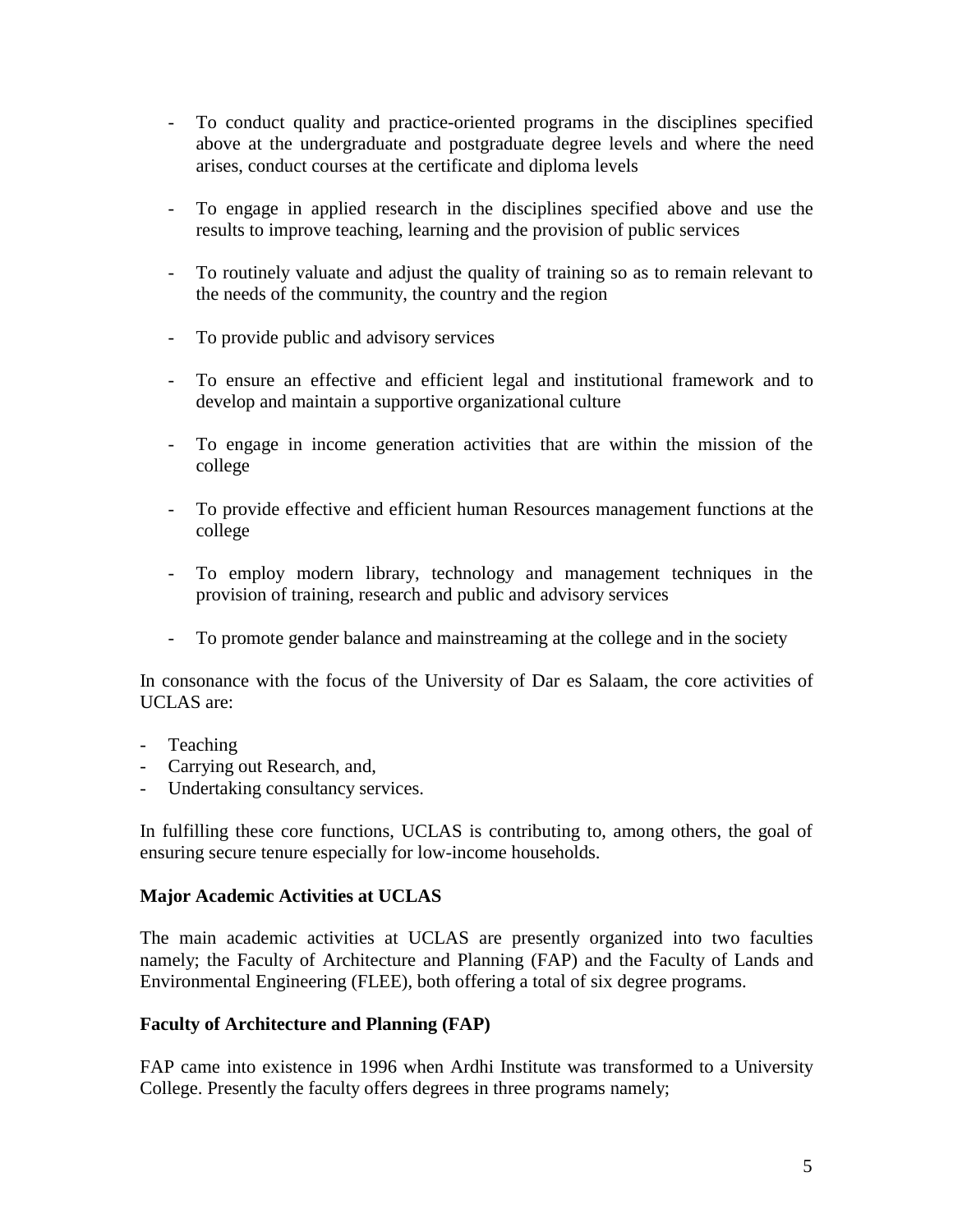Bachelor of Architecture (B Arch), Bachelor of Science in Building Economics (B.Sc. BE), and, Bachelor of Science in Urban and Regional Planning (B.Sc. URP).

In order to produce high quality graduates with hands on the real problems confronting the society, all the three undergraduate course programmes offer practical-oriented training courses. For instance planning and design studio constitute core practical training course for Architecture and Urban and Regional Planning Departments. Measurement, costing and documentation of design/planning of studio work constitutes core practical training course for the Building Economics Department.

The overall mission of the Faculty is to train high quality professionals in the field of Architecture, Quantity Surveying (Building Economics) and Urban and Regional Planning, and provide leadership in these professions. Besides, it is the duty of the Faculty to contribute to the advancement of knowledge and skills in the aforementioned fields so as to promote socio-economic, technological, cultural and physical well being of the Tanzanians in particular and the sub-Saharan Region in general.

# **Faculty of Lands and Environmental Engineering (FLEE)**

Like FAP, FLEE came into existence in 1996 after the transformation of Ardhi Institute into a Constituent College of the University of Dar es Salaam. The degree programmes that are offered at the FLEE are;

- Bachelor of Science in Environmental Engineering (BSc EE),
- Bachelor of Science in Land Management and Valuation (BSc LMV), and
- Bachelor of Science in Geomatics (BSc Geom).

Also the faculty developed postgraduate programmes in 2002, which began to run since September 2003

#### **Institute for Human Settlements Studies and the Centre for Continuing Education**

Beside the two faculties, UCLAS has an Institute of Human Settlements Studies (IHSS) whose main function is to carry out training, applied research, consultancy documentation and information dissemination in the fields of housing and human settlements, with a special emphasis on the needs of low-income households. The main goal of the Institute is to contribute to the improvement of human settlements, living conditions and quality of all people in rural and urban areas.

The Centre for Continuing Education (CEE) was created in 1996. It co-ordinates initiatives by individual members of the academic staff in the faculties and institute to conduct continuing education programmes. The programmes include short courses, seminars and workshops in various areas related to the human settlements.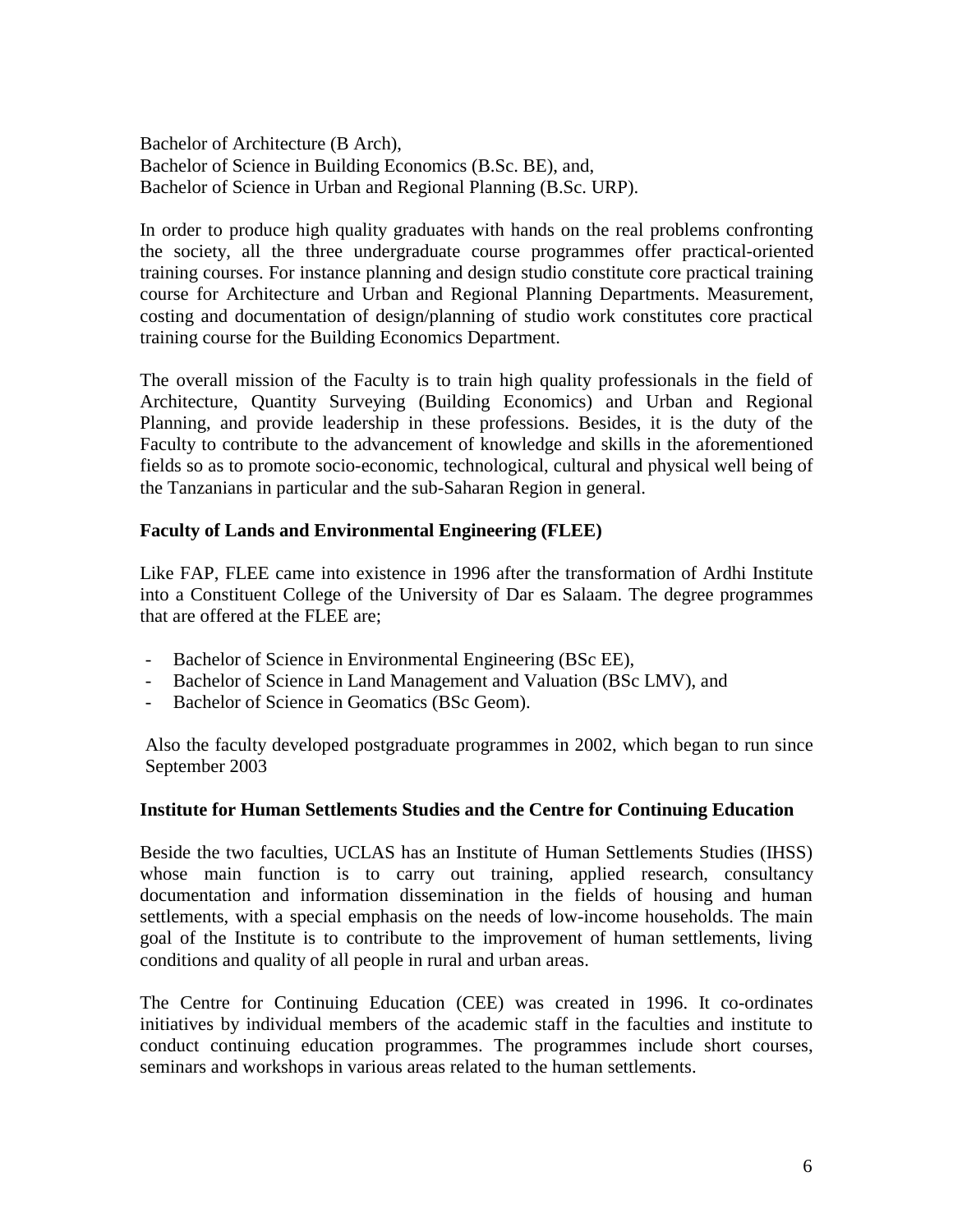### **The Centre for Information and Communication Technology (CICT)**

This Centre was also established in 1996 and conducts mainly short term courses in computer applications mainly inland based software such as Geographical Information Systems. It attempts to marry improvements in technology with the experience that professionals have in the field and how their approach to discharging their duties can be changed and generally improved to attain higher efficiency levels, and a greater outreach.

CICT, on its own, or in collaboration with institutions such as the ITC of the Netherlands has run several short courses, all geared towards using technology to improve the management of human settlements, and therefore contribute to secure tenure.

### **Capacity Building for Secure Tenure**

Capacity building for secure tenure at UCLAS has mainly been in the areas of training (student enrolment) and curriculum development, but also in research, consultancy, especially community-based consultancy, shaping public policy and laws, and support for professional bodies.

#### **Students enrolment profile**

In the last five years the undergraduate students enrolment grew by about 58% (from 592 students in 1999/2000 to 933 students in 2003/04) as indicated in Table 1. Both Faculties have experienced notable growth. Increments in enrolment were largely attributed to increased intake in almost all programs. Table 1 shown total enrolment for 10 years from 1994/95. While in that year, 388 students were enrolled, the number had more than doubled to 933 in 2003/04.

In terms of gender balance in the admission of undergraduate students at UCLAS, Table 1 further shows that the average proportion of female students enrolled in the faculty of Architecture and Planning (FAP) increased from 7% in 1999/2000 to 11% in 2003/04 and 10% in 2003/04 while in the Faculty of Lands and Environmental Engineering (FLEE) female students' admission increased from 14% in 1999/200 to about 18% in 2003/04. The question of improving the gender balance in intake and output at UCLAS is not only aimed at complying with national and international drive to improve the status of women, but also it is a realisation that the role of women in human settlements is crucial.

The increase in student intake is part of both the University's Institutional Transformation Programme as well as that of UCLAS's Strategic Plan. It is aimed at training the manpower required to man the lands sector, to increase the proportion of students who complete Form VI and are admitted into Institutions of Higher Learning and to use the existing manpower and infrastructure within the University more efficiently.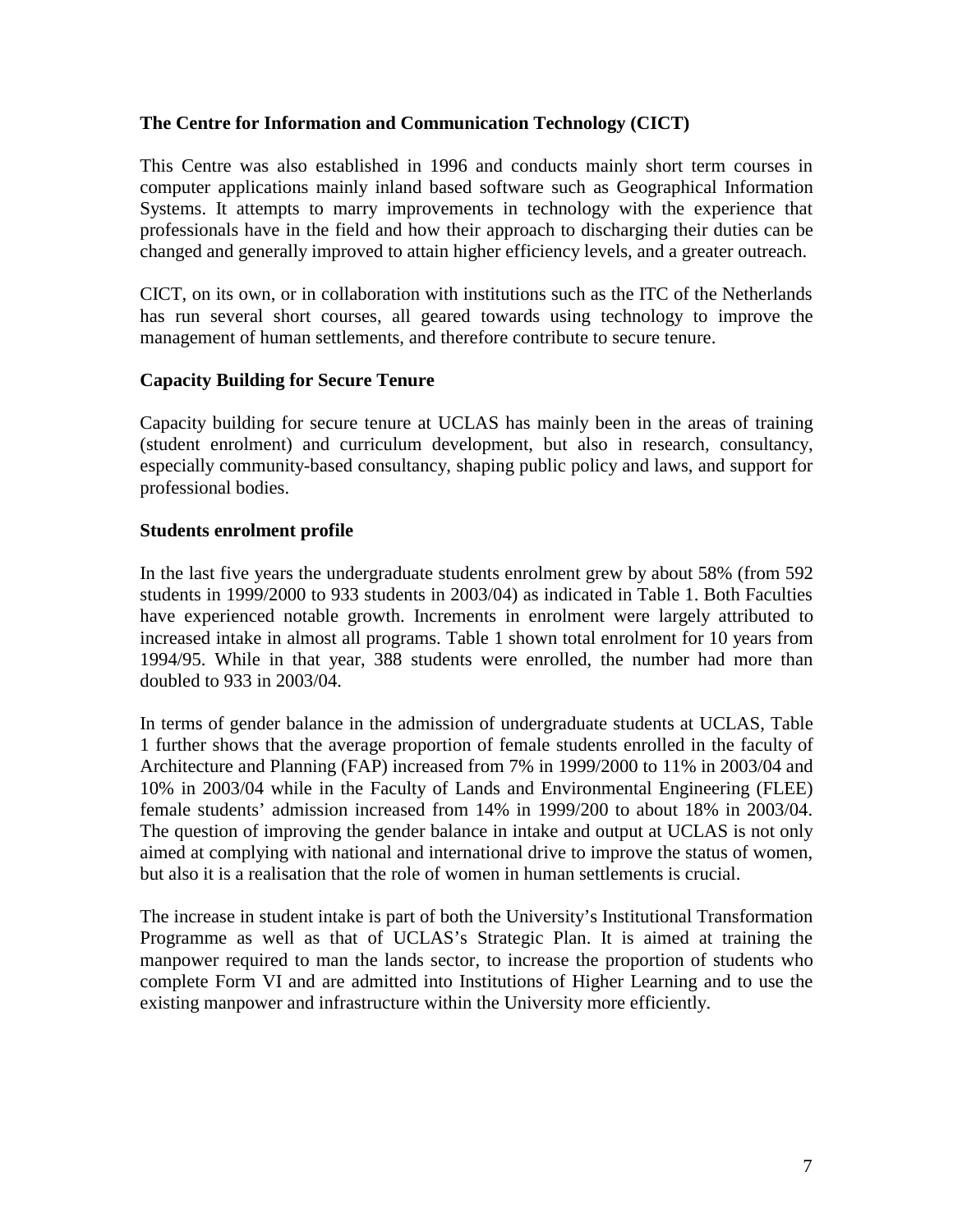| <b>Faculty</b>      | Gender        | 1994/95        | 1995/96 | 1996/97 | 1997/98 | 1998/99 |  |
|---------------------|---------------|----------------|---------|---------|---------|---------|--|
| FAP                 | F             | 36             | 39      | 40      | 24      | 24      |  |
|                     | M             | 173            | 179     | 173     | 185     | 251     |  |
|                     | Total         | 209            | 218     | 213     | 209     | 275     |  |
| % females           |               | 17.2           | 17.9    | 18.8    | 11.5    | 8.7     |  |
| <b>FLEE</b>         | $\mathbf F$   | 36             | 29      | 28      | 23      | 36      |  |
|                     | M             | 143            | 157     | 150     | 144     | 206     |  |
|                     | Total         | 179            | 186     | 178     | 167     | 242     |  |
| % females           |               | 20.1           | 15.6    | 15.7    | 13.8    | 14.9    |  |
| <b>Total intake</b> |               | 388            | 404     | 391     | 376     | 517     |  |
|                     |               |                |         |         |         |         |  |
|                     |               |                |         |         |         |         |  |
| <b>Faculty</b>      | <b>Gender</b> | 1999/2000      | 2000/01 | 2001/02 | 2002/03 | 2003/04 |  |
|                     | F             | 19             | 32      | 36      | 53      | 48      |  |
| FAP                 | M             | 256            | 306     | 362     | 411     | 431     |  |
|                     | Total         | 275            | 338     | 398     | 464     | 479     |  |
| % of females        |               | $\overline{7}$ | 9       | 9       | 11      | 10      |  |
|                     | $\mathbf F$   | 44             | 45      | 64      | 74      | 81      |  |
| <b>FLEE</b>         | M             | 273            | 288     | 304     | 341     | 373     |  |
|                     | Total         | 317            | 333     | 368     | 415     | 454     |  |
| % of females        |               | 13.9           | 13.5    | 17.4    | 17.8    | 17.8    |  |

**Table 1: UCLAS undergraduate students enrolment 1994/95 – 2003/04** 

In order to ensure that UCLAS produces what the market wants, there is the practice of carrying out Tracer Studies, and adjusting the course content in minor or major curriculum reviews.

# **Curriculum review within the UDSM and UCLAS**

Curriculum review is a philosophy of continuous improvement of academic programs. It provides a systematic procedure to study existing curriculum areas and programs relative to internal and external standards. As such, systematic evaluation and review of curriculum promotes the identification of program needs and development of proposals for program improvement.

In pursuance of recommendation of the Academic Audit, and in line with the objectives of the University of Dar es Salaam Institutional Transformation programs (ITP) as spelt out in University's Strategic Plan, all faculties and teaching institutes of the University are obliged to conduct regular reviews of their curricula. Such regular programs\curriculum reviews at the University of Dar es Salaam are normally carried out at least once in every five years. The Bachelor Degree Programs at UCLAS were last reviewed in 2001 in a major curriculum review exercise. Preparation for a major review of UCLAS courses must begin now.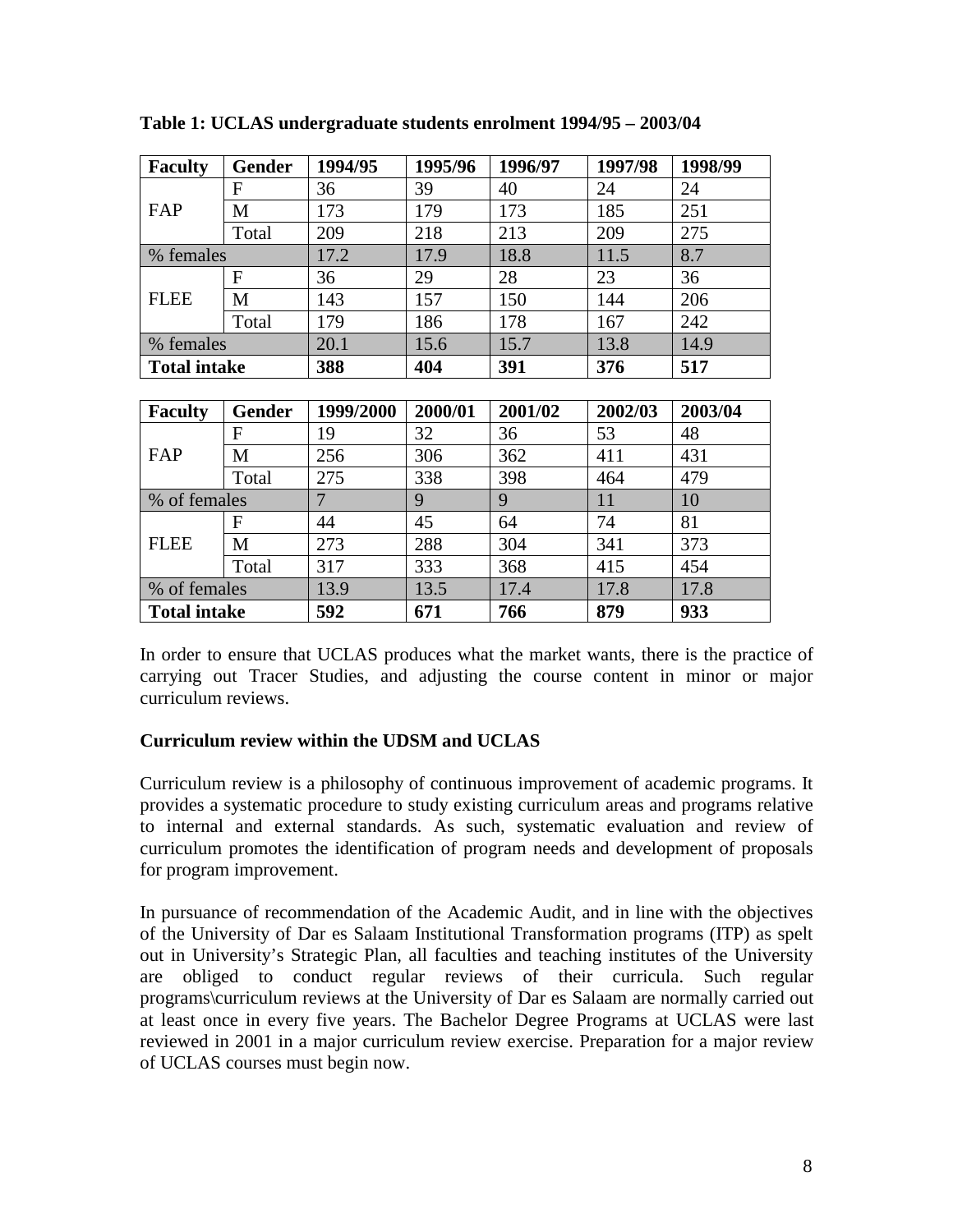#### **The need for curriculum review**

The need for regular review of the academic programs, which this proposal addresses, is in line with National Higher Education Policy (1995), which calls for measures to address the changing need of higher education in Tanzania. The policy advocates among others, the expansion of enrolment at all levels of education, liberalization of higher education, need for specialized skills, need to keep pace with new and emerging areas of technology as well as the need for greater entrepreneurship and competitive of financing of education based on actual costs.

Thus regular review of the curricula is as a way of monitoring the academic programs and ensuring the efficiency, effectiveness and relevance of the programs not only to the college and clients but also to the end users of the graduates. Reasons for conducting curriculum review include the following:

- Review existing programs and new program proposals in light of the University's mission statement
- Review any academic matters such as degree and graduation requirements, Standards of scholastic achievement, rules and regulations governing faculty-student relations
- Review existing courses and new courses having significant consequences that cross college lines
- To identify program omissions and duplications
- To assess the extent to which a program does what it purports to do
- To determine the extent that a program meets the needs of students
- To guide staff development
- To provide guidance for the selection of instructional materials based on research and best practice
- To identify areas where curriculum areas can be integrated

One result of such undertakings has been the introduction or improvement in ICT-based courses as well as the inclusion of programmes to teach graduates to acquire entrepreneurial skills.

The programmes that are most relevant to security of land tenure are: Urban and Rural Planning, Land Management and Valuation and Land Surveying (now renamed Geomatics). Curricula review in these courses has aimed at introducing studies that critically evaluate the existing standards, procedures and regulations since most of these were developed during the colonial era, or still reflect situations that do not exist in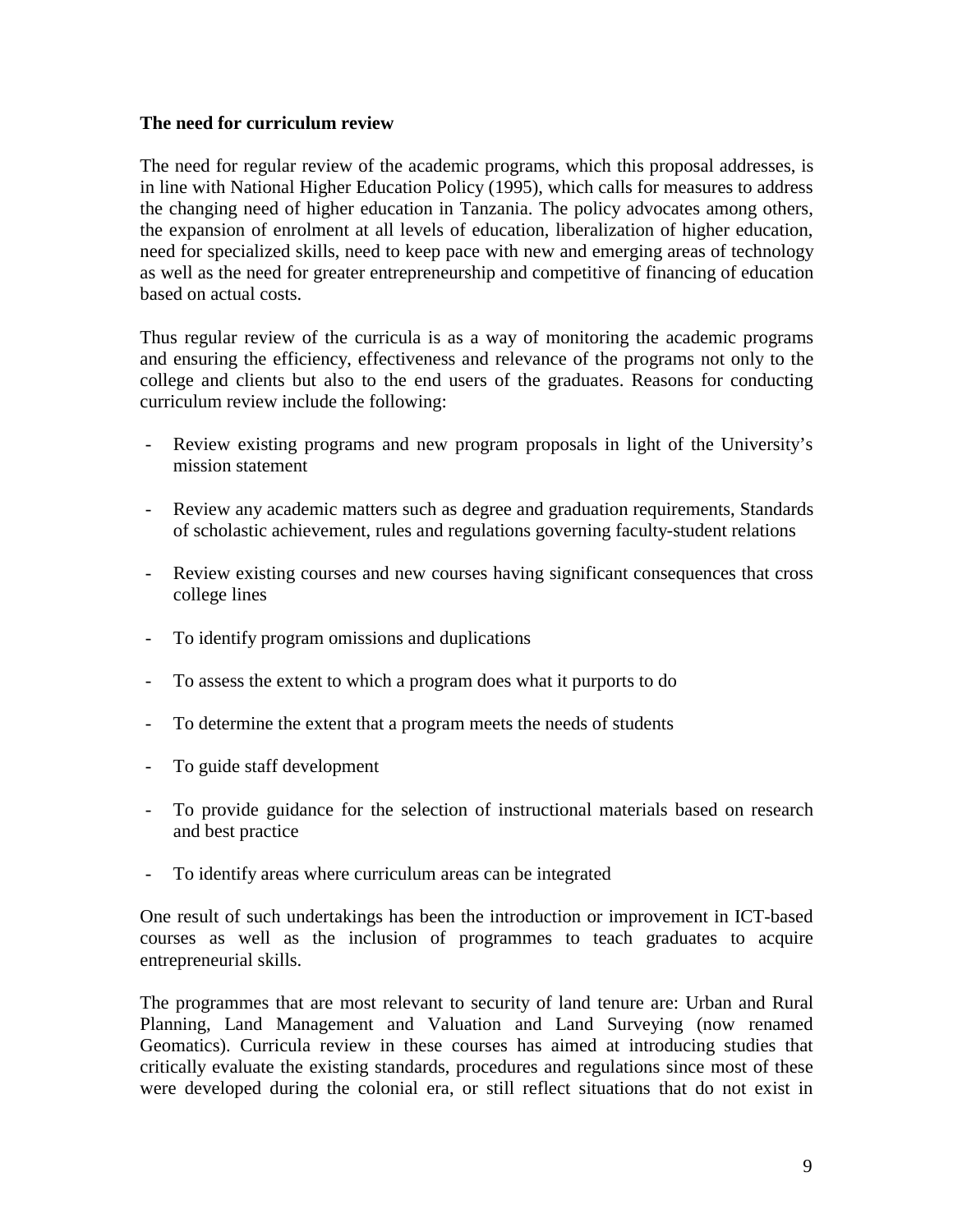Tanzania. Also community participation, decentralisation and good governance are now an integral and emphasised component of these courses.

For example with high rates of urbanisation, most of those who acquire and develop land especially among low-income households, do so from the informal sector. This land is neither planned nor surveyed. Official figures point to 70% percent of residents of the capital city Dar es Salaam living in informal areas. In reality the proportion is more than 80% (Kironde, 2004). Conventional approaches to planning, surveying and registering land in such areas cannot apply. Thus UCLAS students are being introduced to new approaches that are based on reduced standards, and community participation and good governance.

We can therefore argue that one area where UCLAS has contributed to the goal of attaining secure tenure is in the area of training the required manpower, and training this manpower to acquire appropriate skills and concepts that can be applied successfully to the situation obtaining in Tanzania.

During the course of their training students undertake semester projects which are aimed at addressing a burning issue within society. They also undertake Industrial Training, which places them at places of work where they are able to compare their academic training with the problems and procedures as they are in the real world.

# **Research and Publication activities at UCLAS**

UCLAS research activities cover a broad spectrum related to the disciplines taught at the College. The various academic units have developed their research agendas and already some 20 research themes have been approved. Among these are research topics related to: Land, Mapping, Shelter provision, regularisation and land tenure, and community participation. Various research undertakings are going on, carried out by UCLAS staff on their own, or in collaboration with other institutions.

Key research reports that have been written include:

- Informal Land Management in Tanzania (Kombe and Kreibich, 2000)
- Urban Expansion and Land Tenure in peri-urban areas (Mushi, 2000)
- Regulatory Guidelines for affordable shelter: the Case of Dar es Salaam (Kironde 2004)
- Many Plans but no Planning: Whatever happened to Planning for Informal Settlements in Tanzania (Nnkya 2002)

These reports have on the whole been geared towards addressing constraints towards affordable shelter and secure tenure for low-income households. The reports have generally advised governments to take the necessary action to address these constraints. Success has been varied. UCLAS can therefore be said to contributing to this goal through its research agenda and research activities.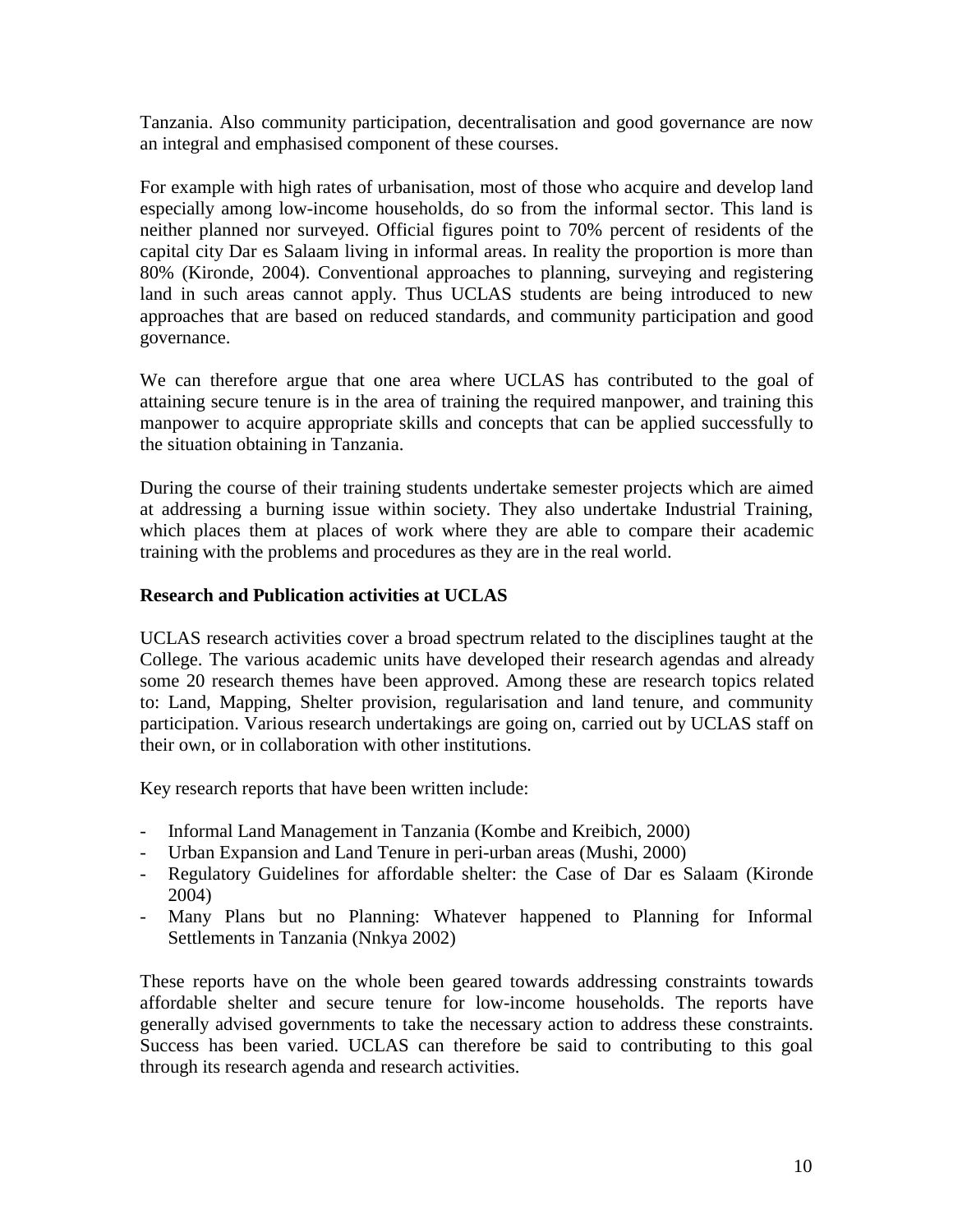# **Consultancy**

UCLAS has participated in numerous consultancy undertakings as part of its core functions. Some of these undertakings have been specifically focused on the issue of secure tenure. In the city of Mwanza, UCLAS has worked with members of two communities (Ibungilo and Isamilo) to prepare a regularisation plan for their otherwise unplanned areas. The plans have been approved by the Ministry of Lands although implementation has possibly stalled as a result of the withdrawal of donor funds.

In Dar es Salaam, UCLAS has worked with the residents of Hanna Nassif to prepared a land-use layout and infrastructure plan for this area, which was being badly affected by flooding. The whole project involved close collaboration with a number of development partners. The experience gained has yielded spin offs and a major World Bank funded Community Infrastructure Upgrading Programme is to take place in Dar es Salaam soon. UCLAS was closely involved in the preparation of this project. Regularisation of unplanned areas increases security of tenure and the experience gained is translated into the development of alternative standards for planning. These, in turn are passed on to the students, who are a new generation of land professionals.

Two other examples are worth mentioning. These are the regularisation of Makongo and Ubungo Maziwa areas in Dar es Salaam. Both of these are unplanned areas and the residents have been desirous to get the areas regularised so that they could get tenure. The Makongo case has been going on since 1991. The Ubungo case has been approved by the Ministry of Lands and will set an example that can be followed by other residents of unplanned areas to improve their tenurial status.

# **Shaping Policy and Laws**

UCLAS is lucky in the sense that the College has been entrusted with formulating or effectively participating in a number of policy issues and legislation related to secure tenure. These include the National Land Policy (Tanzania 1995), the National Human Development Policy (Tanzania 2000), the National Housing Programme, The Land and Village Land Acts both of 1999 and many others.

Currently, the Government is contemplating reviewing the Town and Country Planning Ordinance of 1956 and UCLAS has been part and parcel of formulating the proposed new Act. Among the ideas that have been accepted and that have a bearing on increasing secure tenure include the following:.

- Decentralisation of many land management powers from the Ministry of Lands
- Acceptance of flexible planning standards developed and approved at local or regional level.
- Allowing landowners to prepare their own land use plans and to have these plans approved by the planning authorities. It is proposed to give landowners powers to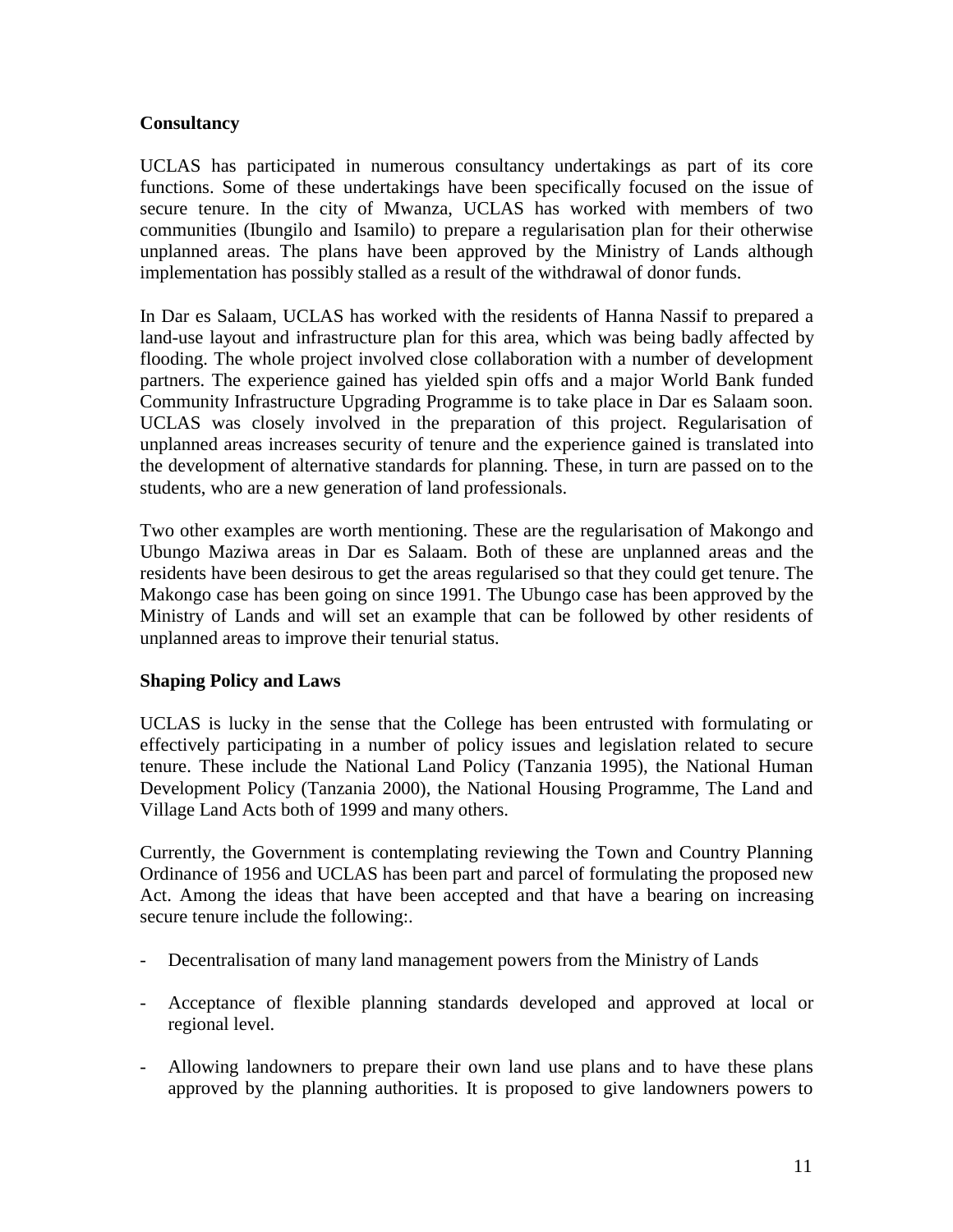have their plans supersede those of planning authorities. If and when such changes are accepted, there will be the need to build the capacity of landowners in the preparation of land use schemes that can get the approval of the public authorities.

A more active role for CBOs, and NGOs.

If the proposed changes are eventually adopted in the new Town and Country Planning Act, this will be a big boost for the improving security of tenure and for land use programmes aimed at reaching poor households.

# **Professional Bodies**

UCLAS has been very instrumental in the creation and running of many Professional bodies related to property and land tenure. Key officials of such bodies have come from UCLAS. There has been a general drive at UCLAS to ensure that professions related to land exist and operate, despite the difficult conditions existing in Tanzania. Such professional bodies include: The National Council for Professional Surveyors (NCPS), the Tanzania Institution of Valuers and Estate Agents (TIVEA), the Institution of Surveyors of Tanzania (IST) and the Town Planning Association of Tanzania (TPAT).

As of December 2003, the National Council for Professional Surveyors had registered 232 professional surveyors in its various categories as shown in Table 2.

| Category of surveyors | <b>Status of Registration</b> |            |     | <b>Total</b> |
|-----------------------|-------------------------------|------------|-----|--------------|
|                       | FRS                           | <b>PRS</b> | TRS |              |
| Valuers               | 64                            | 46         |     | 112          |
| <b>Land Surveyors</b> | 96                            | റാ         |     | 20           |
| <b>Total</b>          | 160                           | 69         |     | 232          |

# **Table 2: Surveyors Registered by the NCPS, as of 31st December 2004**

**Source:** National Council for Professional Surveyors

FRS= Fully Registered Surveyors, PRS= Provisionally Registered Surveyors TRS= Temporarily Registered Surveyors

A point to note is that over 95% of the registered surveyors have been trained at UCLAS.

# **Problems**

UCLAS has increased its intake several fold over the past few years. This intake can still be increased since the current infrastructure, such as the new building shown below, can support more students. A problem that is being felt now is the lack of teachers, the age profile of whom is also cause for concern since many will retire in the next seven or so years and there have not been made adequate succession arrangements.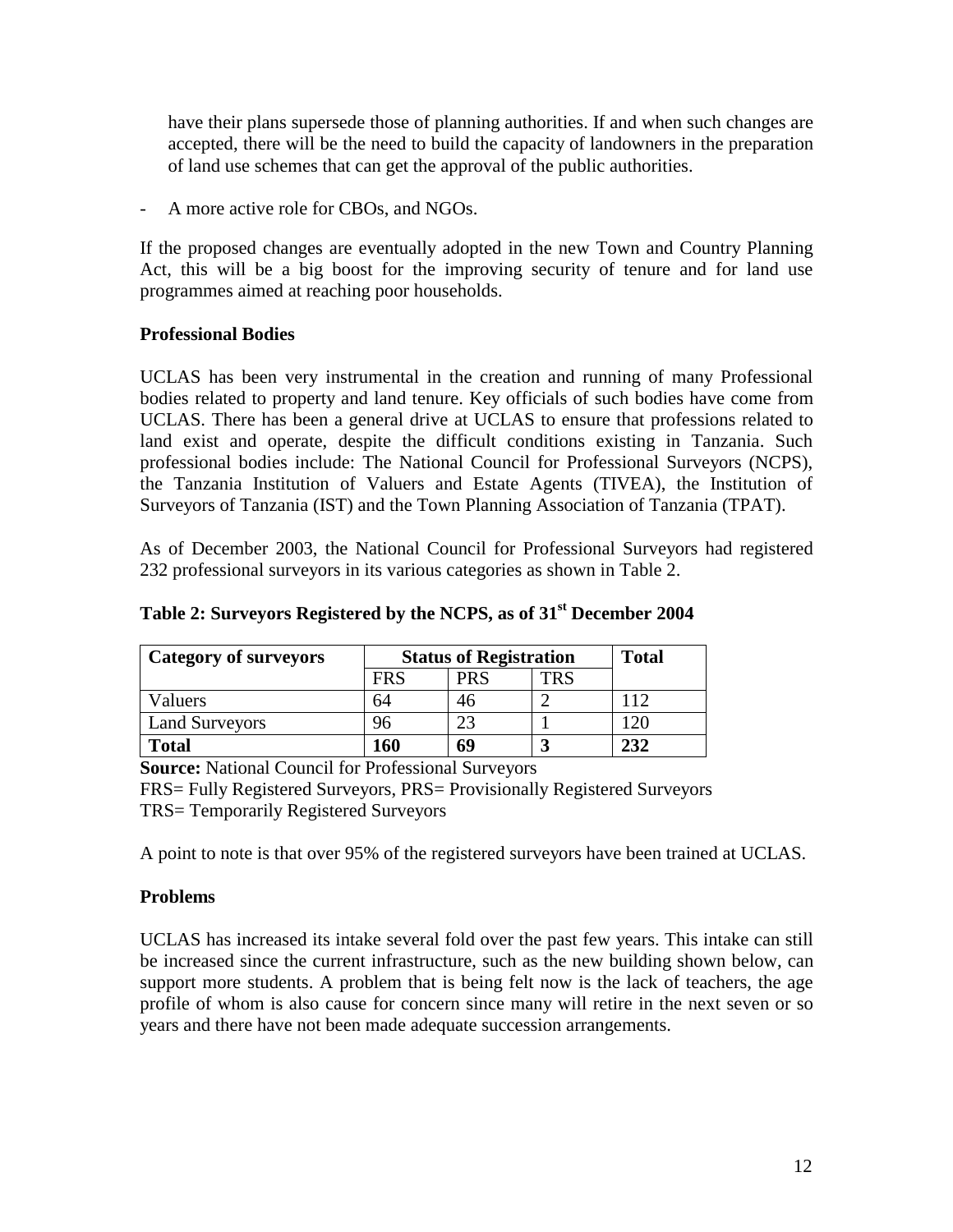

*A recently completed teaching block at UCLAS* 

Despite some recent changes, the course content is yet to truly reflect the situation existing in the human settlements sector in Tanzania. There is for example the need to evolve planning and land surveying standards that are applicable to unplanned areas coming up under a rapid wave of urbanisation. As has been pointed out by Silayo (2002), there is need to revise the current land surveying standards to reflect the current situation in Tanzania. Many a times, professionals feel that they should maintain the standards that they know of. Although Tanzania is embarking on a house registration exercise in unplanned areas, this needs to go hand in hand with evolving standards that will allow the tenure in these areas to be secure.

With UCLAS poised to be a fully-fledged University in the near future questions have been raised that the courses offered will be more and more of an academic nature. It has been pointed out that the abandonment of Certificate and Diploma courses for degree courses is robbing the country of the medium-cadres manpower, which is essential for dealing with problems of human settlements in the country. Fortunately, a two-year certificate course is still being offered at Morogoro, under the auspices of the Ministry of Lands. Courses in Cartography are being offered at Tabora against under the ministry of Lands. UCLAS has to be careful not to go too far into academics and forget the hands-on approach, which is so crucial in our bourgeoning informal settlements. Partly to remedy this, UCLAS is strengthening its Continuing Education Programme.

# **Conclusion**

Increasing security of tenure, particularly for low-income households is at the heard to the Government of Tanzania. There are clear efforts undertaken by the government and other public institutions pointing to that direction. The Government believes that this is a necessary part of its drive to deal with poverty.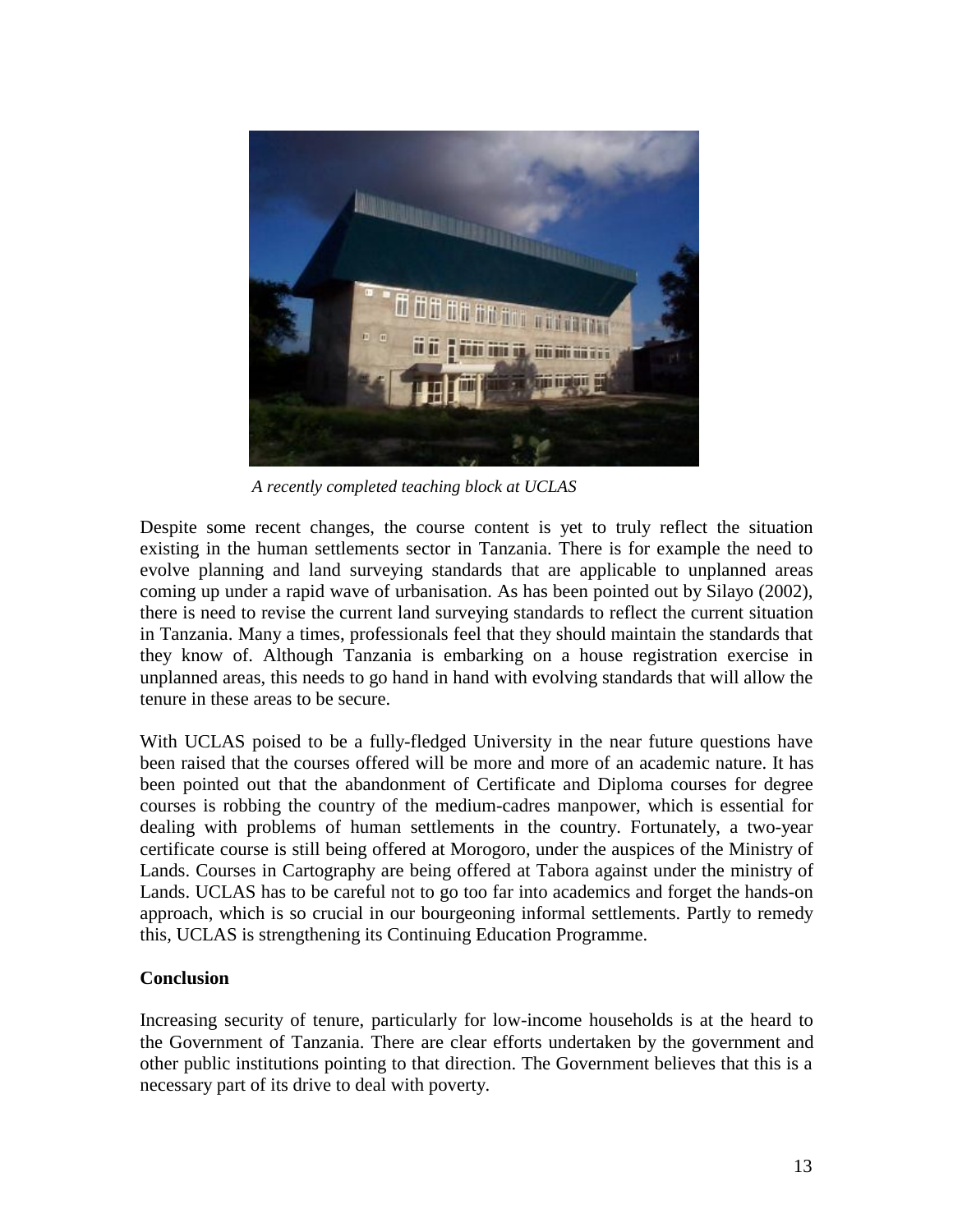UCLAS is playing a crucial role as a trainer. Almost all professionals in the land sector have been trained at UCLAS. Research and Consultancy at UCLAS is also playing a crucial role in supporting security of tenure. UCLAS is also a focal point of various national and international institutions including the UN-HABITAT to push forward various policies and development programmes related to better human settlements characterised, among others, by security of tenure. There is nevertheless a need for UCLAS to forge closer links with national institutions dealing with human settlements such as the Ministry of Lands, Ministry for Local Government, the various Local government Authorities, and the national programme for poverty eradication.

### **References**

Ardhi Institute (1992), Proposals for the Affiliation of the Ardhi Institute to the University of Dar es Salaam

Kironde, J.M.L. (2004), "Regulatory Guidelines for Affordable Shelter: the Case of Dar es Salaam, Tanzania", Paper prepared for the GPA Regulatory Framework for Affordable Shelter Project

Kombe, W. and Kreibich, V. (2000) *Informal Land Management in Tanzania,* SPRING Series 29, University of Dortmund.

Nnkya, T.J. (2002), "Many Plans but no Planning: Whatever happened to Planning for Informal Settlements in Tanzania", in, Keibich, V. and Olima, W. *Land Management in Africa,* SPRING Research Series 40, University of Dortmund, pp. 226-252.

Silayo, E.H. (2002), "Searching for Reliable, Low-cost Cadastral Survey Methods", Paper presented at a Workshop on the Regulatory Framework for Affordable Shelter in Tanzania, Dar es Salaam, 12<sup>th</sup> February.

Tanzania (1995), *National Land Policy,* Dar es Salaam, Government Printer

Tanzania (1999), *Land Act 1999*, Government Printer, Dar es Salaam

Tanzania (1999), *Village Land Act 1999*, Government Printer, Dar es Salaam

Tanzania (2000), *National Human Settlements Development Policy,* Ministry of Lands and human Settlements Development, Government Printer, Dar es Salaam

UCLAS (2001), *UCLAS Rolling Strategic Plan 2001/2005/6,* Dar es Salaam, University College of Lands and Architectural Studies

UCLAS (2004), *Research Activities, Research Agenda, Projects and Publications,* Dar es Salaam